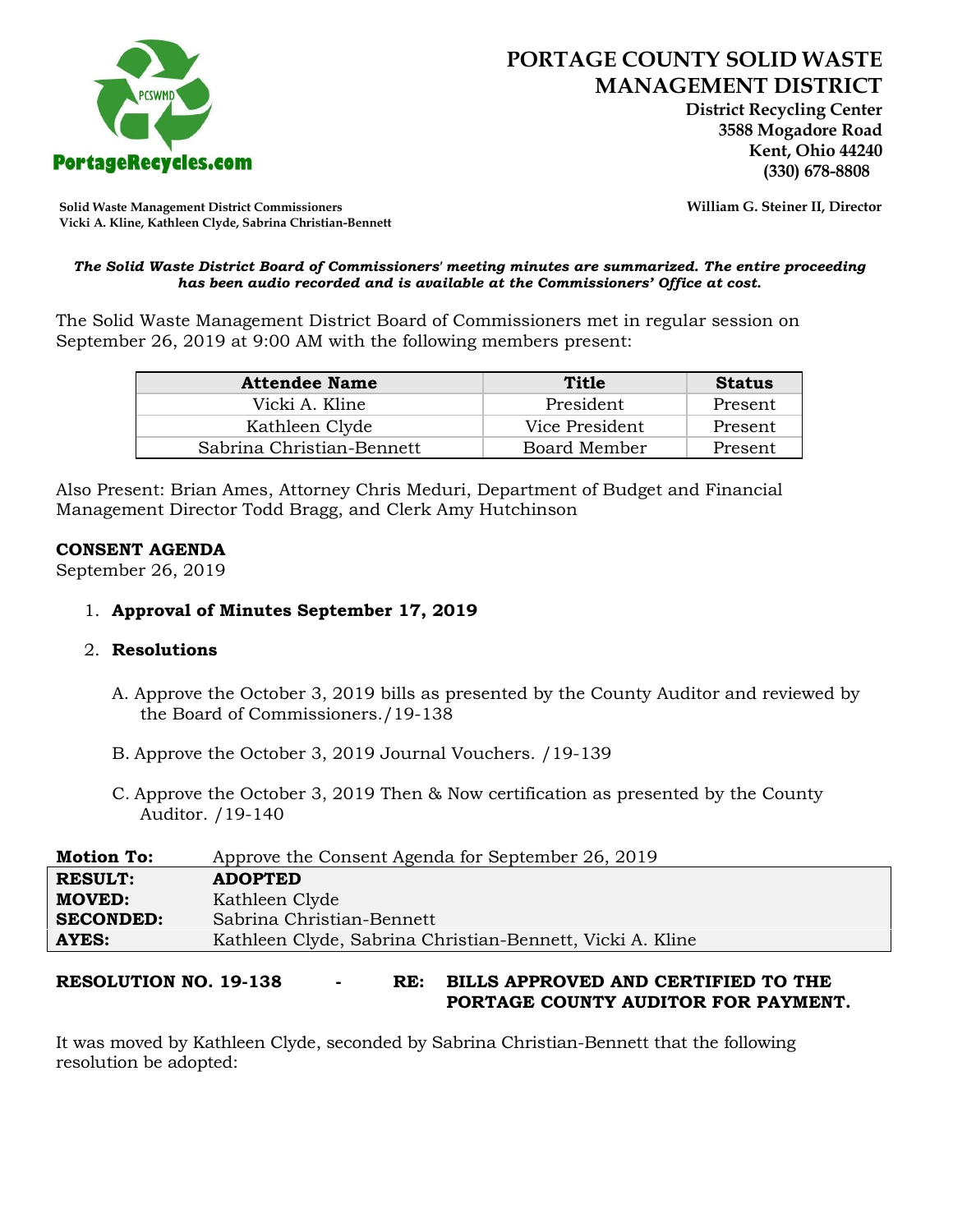| <b>RESOLVED,</b> | that the bills were approved and certified to the County Auditor for payment,<br>contingent upon the review of the Portage County Department of Budget and<br>Financial Management, Department of Internal Services or other designee on<br>October 1, 2019 in the total payment amount of \$52,762.23 for Funds 8300-<br>8399 as set forth in the Accounts Payable Warrant Report on file in the office of<br>the Portage County Auditor; and be it further |
|------------------|--------------------------------------------------------------------------------------------------------------------------------------------------------------------------------------------------------------------------------------------------------------------------------------------------------------------------------------------------------------------------------------------------------------------------------------------------------------|
|                  |                                                                                                                                                                                                                                                                                                                                                                                                                                                              |

**RESOLVED,** that the District Board of Commissioners finds and determines that all formal actions of this Board concerning and relating to the adoption of this resolution were taken in an open meeting of this Board and that all deliberations of this Board that resulted in those formal actions were in meeting open to the public in compliance with the law including Section 121.22 of the Ohio Revised Code.

Roll call vote as follows:

Vicki A. Kline, Yea; Sabrina Christian-Bennett, Yea; Kathleen Clyde, Yea;

# **RESOLUTION NO. 19-139**

This resolution was inadvertently omitted. This is for numbering purposes only.

# **RESOLUTION NO. 19-140**

This resolution was inadvertently omitted. This is for numbering purposes only.

# **REGULAR AGENDA**

September 26, 2019

# **Journal Entries:**

1. The Board of Commissioners authorized the Solid Waste Management District to purchase a used programmable controller card for the District's baler from Ohio Baler Company in the amount of \$1,200 as recommended by Director Steiner./Journal Entry

Commissioner Christian-Bennett noted Director Steiner indicated he could replace a card for \$1,200 versus replacing the entire equipment for the baler. Director Bragg explained it's not a guarantee because it's used card.

#### **JOURNAL ENTRY**

September 26, 2019

1. The Board of Commissioners authorized the Solid Waste Management District to purchase a used programmable controller card for the District's baler from Ohio Baler Company in the amount of \$1,200 as recommended by Director Steiner.

**Motion To:** Approve the Journal Entry for September 26, 2019